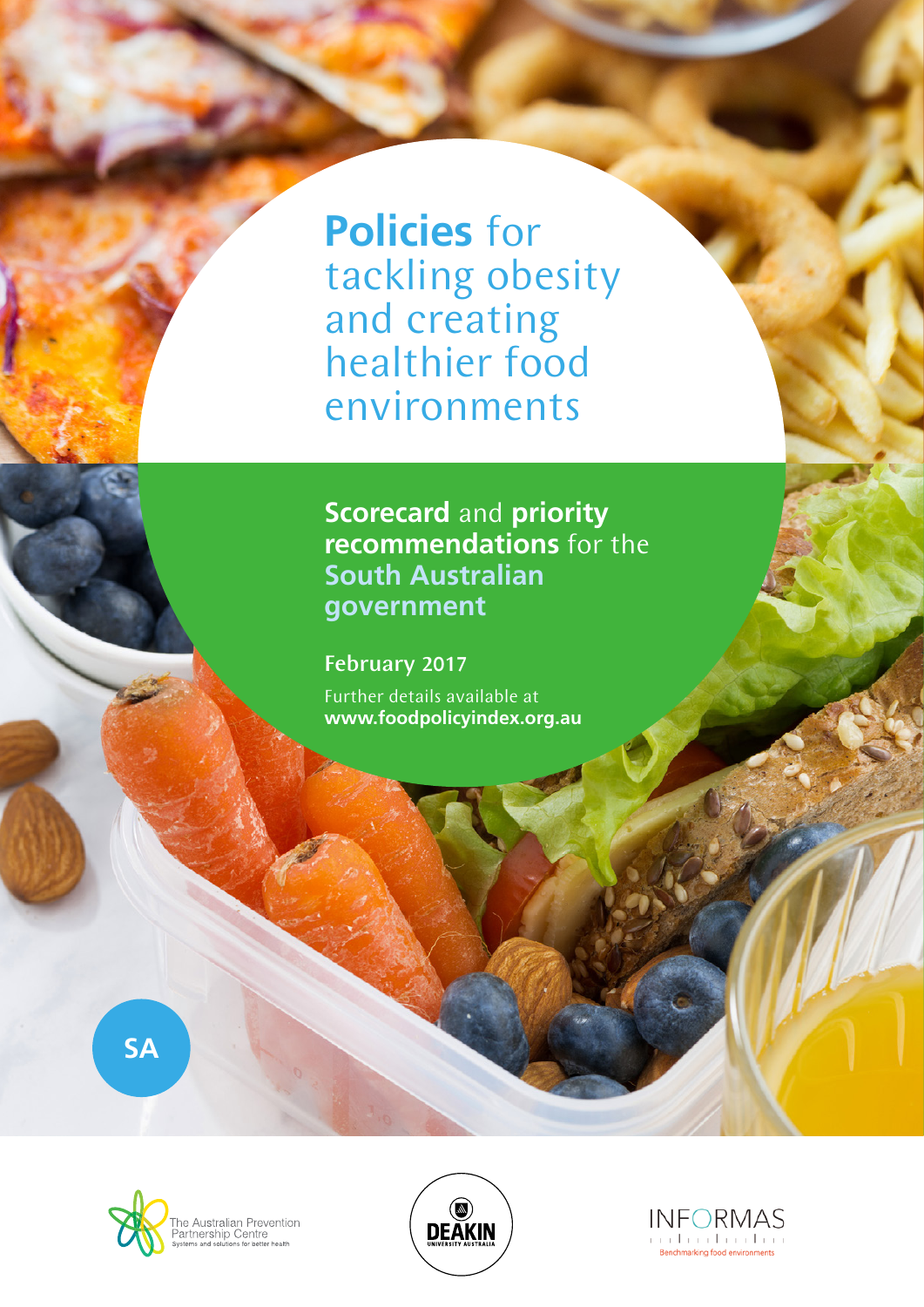# Executive summary

Unhealthy diets and obesity are leading contributors to poor health in Australia. Addressing obesity and improving population diets requires a comprehensive government response at the Commonwealth and State/ Territory levels.

101 experts from 53 organisations assessed the extent to which governments in Australia are implementing globally recommended policies for tackling obesity and creating healthier food environments.

# Top 3

Things South Australia is doing well



Regular monitoring of nutrition status and rates of overweight and obesity in South Australian children and adults



Regulations to provide kilojoule labelling on menus, steps to improve the healthiness of food through the Premier's 'Healthy Kids Menus Initiative'



Mechanisms to incorporate population health considerations into policy development processes across the South Australian government

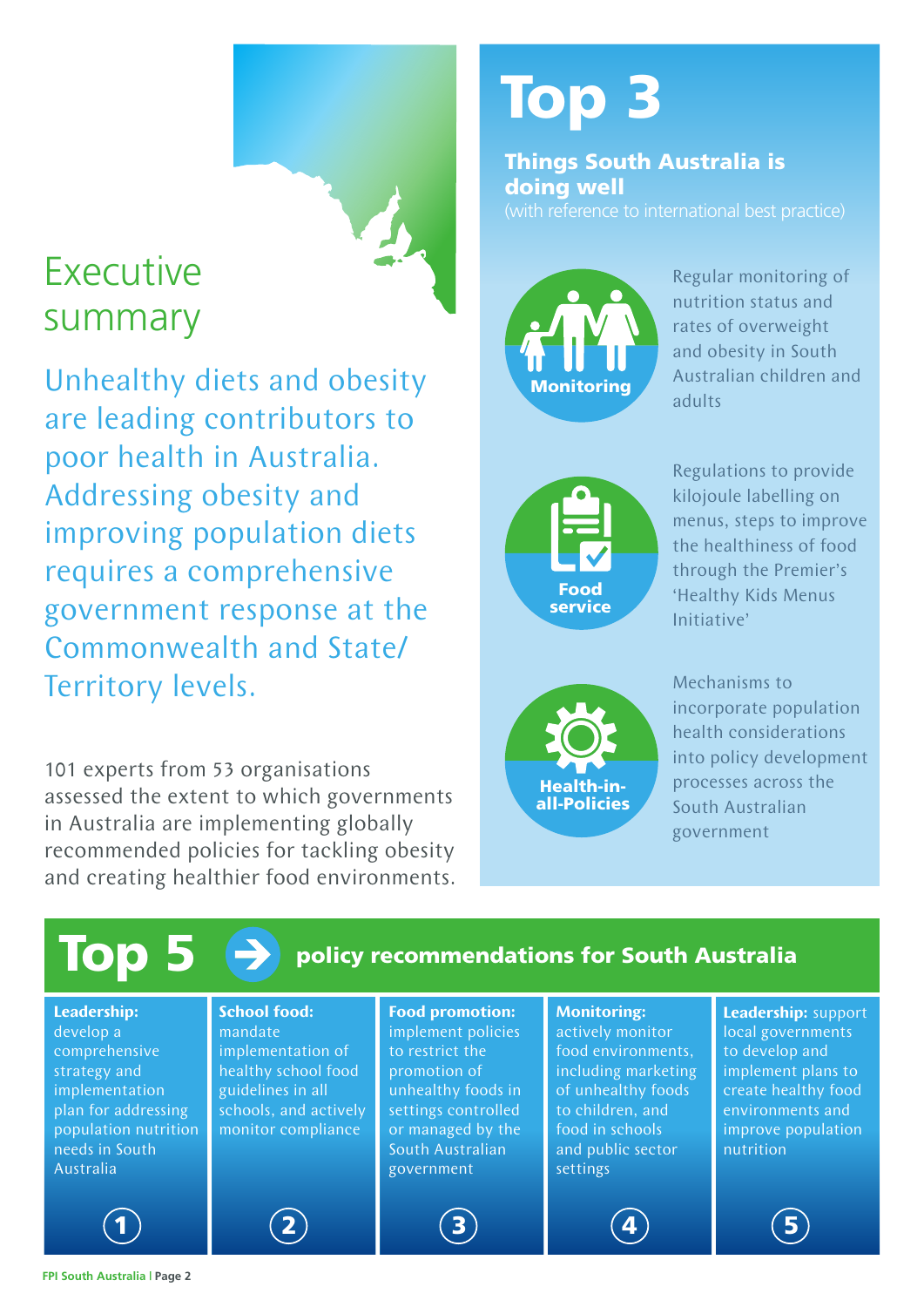# Obesity and diet-related diseases in Australia are a public health crisis

#### **Unhealthy diets and obesity are leading contributors to poor health and non-communicable diseases (NCDs) in Australia.1**

Almost 2 out of 3 (63%) Australian adults and 1 in 4 (25%) Australian children are overweight or obese.<sup>2</sup> The costs associated with overweight and obesity have been estimated at over \$56 billion each year.<sup>3</sup>

### Comprehensive government policy action is needed

Addressing obesity and improving population diets requires a comprehensive government response at Commonwealth and State/ Territory levels.

This project aimed to assess the extent to which governments in Australia are implementing globally recommended policies for tackling obesity and creating healthier food environments, and identify prioritised actions for each government.

> **Convene** a panel of independent

State / Territory (n=101 overall, 14 in SA)

# Food Policy Index

A Food Policy Index was developed for Australia to assess the food- and diet-related policies that are in place and identify gaps. This was based on the Healthy Food Environment Policy Index (Food-EPI)<sup>4</sup> that was developed by INFORMAS<sup>5</sup>, an international network of experts in food policy, and has been applied in several countries.

The Food-EPI covers all of the key policies in this area, including specific aspects of food environments (such as food composition, labelling, promotion, prices and provision) that have been shown to have an important impact on population diets and obesity, and infrastructure support (including leadership, governance, monitoring and funding) that helps facilitate effective policy implementation.

#### Process for assessing extent of policy implementation in Australia

#### Document

all relevant policy details (up to 30 June 2016) for the Federal government and each State/ Territory, in consultation with government officials \*

#### **Assess**

non-government experts \*\* in each how well Australian governments were doing compared with best practice \*\*\*, considering policy characteristics implementation

#### **Prioritise**

recommended actions for each address implementation gaps, in conjunction members

#### **Synthesise** the results for

each jurisdiction, in consultation with government officials

- <sup>1</sup> Australian Institute of Health and Welfare 2016. Australian Burden of Disease Study (2011)
- <sup>2</sup> Australian Institute of Health and Welfare; 2017: http://www.aihw.gov.au/overweight-and-obesity/
- <sup>3</sup> Colagiuri S, et al. The cost of overweight and obesity in Australia. MJA 2010; 192 (5):260-264
- Swinburn B, et al. Monitoring and benchmarking government policies and actions to improve the healthiness of food environments: the government healthy food environment policy index. *Obesity Reviews* 2013; 14 Suppl 1:24-37
- <sup>5</sup> International Network for Food and Obesity/NCDs Research, Monitoring and Action Support
- Detailed summaries of each government's policy details are available at www.foodpolicyindex.org.au
- Panel members included academics, nutritionists, and senior representatives from health NGOs and community groups with expertise in population nutrition and / or obesity prevention
- Global benchmarks as identified by INFORMAS. As more countries complete the Food-EPI assessment process and new evidence of policy action emerges, benchmarks are likely to change, informing future iterations of the tool. The Federal government and each State/Territory were assessed separately; however, in some policy areas, policy development involves collaboration between Federal and State/Territory governments, and implementation of national guidance and policy is at the discretion of each jurisdiction.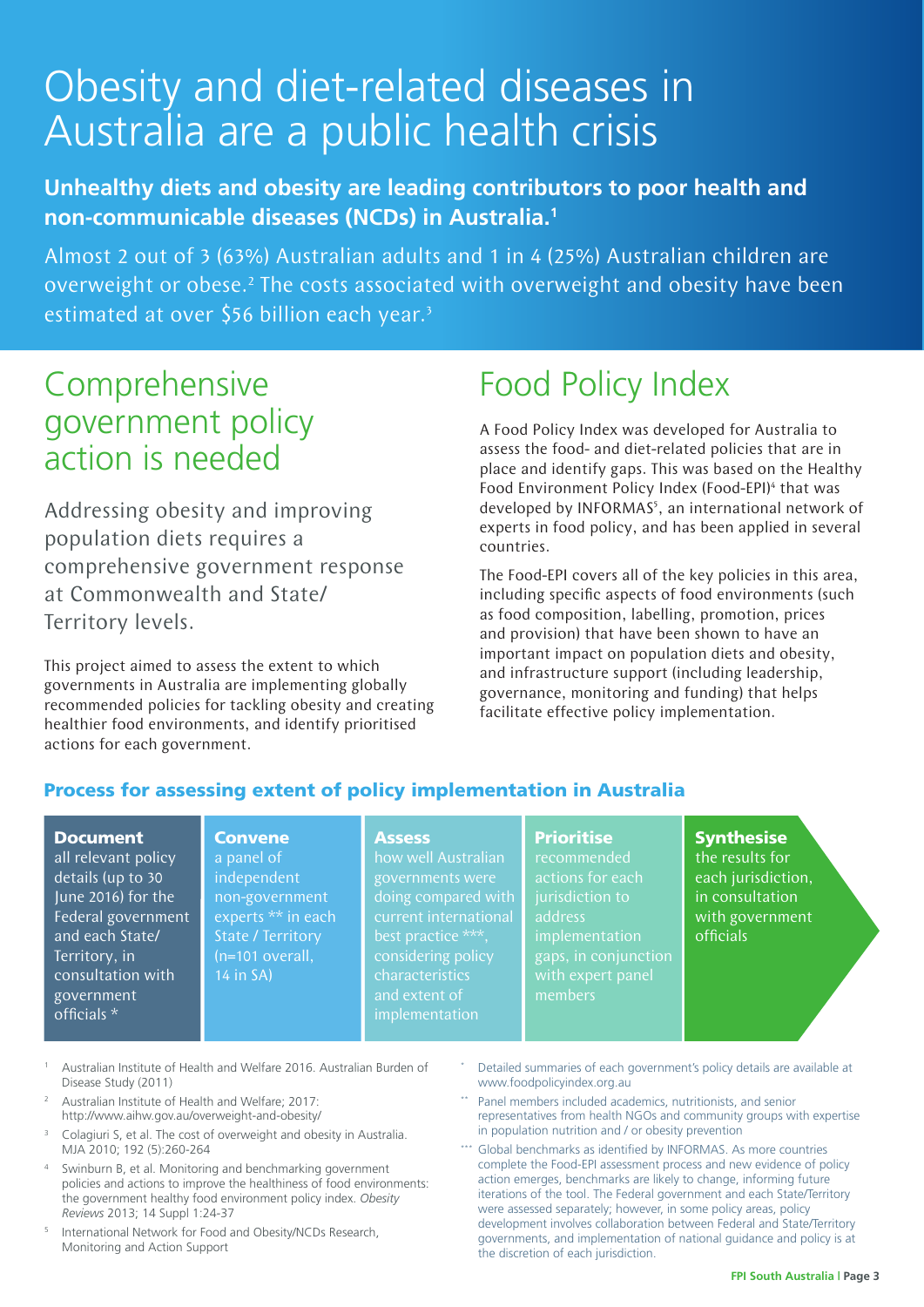# Scorecard for South Australia



**Expert panel's assessment of South Australia's level of implementation (up to 30 June 2016) of key policies for tackling obesity and creating healthier food environments**



| <b>Food labelling</b>                   | Menu labelling                                                   |  |  |
|-----------------------------------------|------------------------------------------------------------------|--|--|
| Food<br>promotion                       | Restrict promotion of unhealthy food in non-broadcast media      |  |  |
|                                         | Restrict promotion of unhealthy food in children's settings      |  |  |
| <b>Food provision</b>                   | Policies in schools promote healthy food choices                 |  |  |
|                                         | Policies in public settings promote healthy food choices         |  |  |
|                                         | Support and training systems for public sector settings          |  |  |
|                                         | Support and training systems for private companies               |  |  |
| <b>Food retail</b>                      | Planning policies and zoning laws: unhealthy foods               |  |  |
|                                         | Planning policies and zoning laws: healthy foods                 |  |  |
|                                         | Retail store availability of healthy and unhealthy foods         |  |  |
|                                         | Food service outlet availability of healthy and unhealthy foods  |  |  |
| Leadership                              | Strong, visible, political support for population nutrition      |  |  |
|                                         | Comprehensive implementation plan linked to state/national needs |  |  |
|                                         | Priorities for reducing inequalities related to nutrition        |  |  |
| Governance                              | Restricting commercial influence on policy development           |  |  |
|                                         | Transparency and access to government information                |  |  |
|                                         | Assessing the potential health impacts of all policies           |  |  |
| <b>Monitoring &amp;</b><br>intelligence | Monitoring food environments                                     |  |  |
|                                         | Monitoring population nutrition intakes                          |  |  |
|                                         | Monitoring population body weight                                |  |  |
|                                         | Evaluation of major programs and policies                        |  |  |
| <b>Funding &amp;</b>                    | Research funding for obesity & NCD prevention                    |  |  |
| <b>resources</b>                        | Independent health promotion agency                              |  |  |
| <b>Support for</b>                      | Mechanisms to support community-based interventions              |  |  |
| <b>communities</b>                      | Implementation of social marketing campaigns                     |  |  |
|                                         | Food and nutrition in education curricula                        |  |  |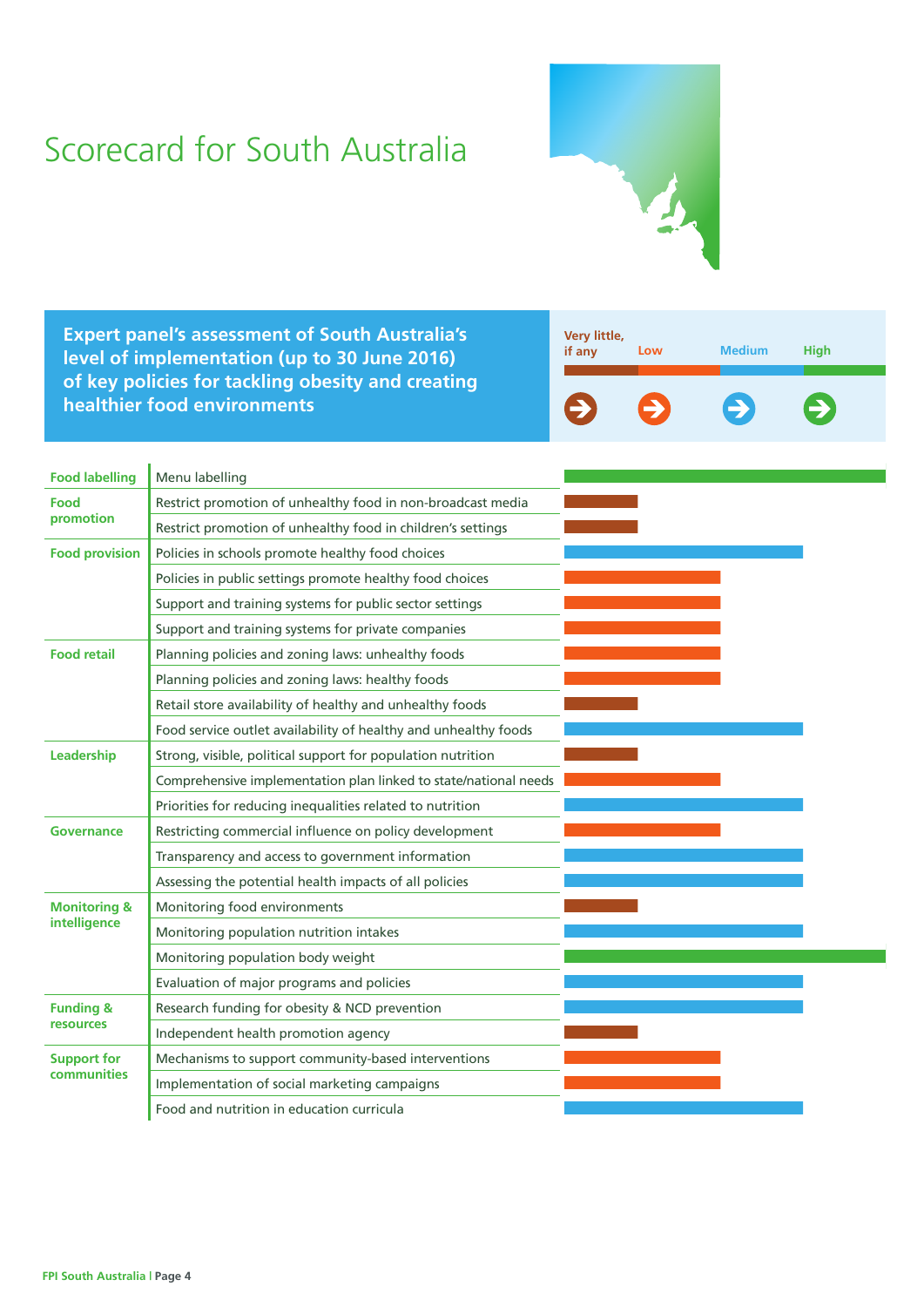### **Prioritised recommended actions for the South Australian government**

|                 | <b>Domain</b>                            | <b>Recommended policy action</b>                                                                                                                                                                                                                                                                                            |
|-----------------|------------------------------------------|-----------------------------------------------------------------------------------------------------------------------------------------------------------------------------------------------------------------------------------------------------------------------------------------------------------------------------|
| SA <sub>1</sub> | Leadership                               | Develop a comprehensive strategy, with a clear implementation plan and associated funding, that includes addressing population<br>nutrition needs in South Australia                                                                                                                                                        |
| SA <sub>2</sub> | Food<br>provision                        | Mandate comprehensive implementation of guidelines in the 'Right Bite' (healthy school food) policy in all schools and preschools.<br>Actively monitor the extent to which schools comply, and introduce reporting mechanisms, incentives and stronger support systems<br>to increase awareness and compliance              |
| S <sub>A3</sub> | Food<br>promotion                        | Implement policies to restrict the promotion of unhealthy food and beverages in settings controlled or managed by the South<br>Australian government (e.g., public transport, bus shelters, government-owned billboards, sporting facilities and events)                                                                    |
| SA4             | <b>Monitoring</b><br>and<br>intelligence | Implement ongoing monitoring of food environments, including the extent of marketing of unhealthy foods to children, and the<br>nutritional quality of food provided / available in schools and public sector settings (such as hospitals, other government facilities<br>providing food service)                           |
| SA <sub>5</sub> | Leadership                               | Support local governments to develop and implement Regional Public Health Plans that include actions to create healthy food<br>environments and improve population nutrition                                                                                                                                                |
| SA <sub>6</sub> | <b>Funding and</b><br>resources          | Establish an independent, statutory health promotion agency, with a secure funding stream, that includes an objective to improve<br>population nutrition                                                                                                                                                                    |
| SA <sub>7</sub> | Food<br>promotion                        | Require all organisations, such as community groups and sports clubs, that receive funding from the South Australian government to<br>restrict all promotion related to unhealthy food and beverages as a condition of receiving funding                                                                                    |
| SA8             | Food<br>provision                        | Establish a whole-of-government policy on healthy food procurement and provision across all SA government departments and<br>settings under government control (e.g., sport and recreation facilities, community events)                                                                                                    |
| SA9             | <b>Support for</b><br>communities        | Commit to ongoing, long-term support for social marketing campaigns promoting healthy eating, as part of broader efforts to<br>improve population nutrition                                                                                                                                                                 |
| <b>SA10</b>     | <b>Support for</b><br>communities        | Building on the work of OPAL, put in place overarching state-wide structures, with associated resources, to provide broad and<br>coordinated support for creating and maintaining healthy food environments at the community level across multiple settings                                                                 |
| <b>SA11</b>     | <b>Food retail</b>                       | Develop and implement programs, including incentives or accreditation schemes, for sports and recreation venues and clubs to sell a<br>healthier range of food and beverages whilst limiting availability of unhealthy food and beverages                                                                                   |
| <b>SA12</b>     | Food<br>provision                        | Provide greater support for early childhood services to develop and implement best practice healthy food policies                                                                                                                                                                                                           |
| <b>SA13</b>     | <b>Food retail</b>                       | Pending a successful pilot, explore the potential to extend the Premier's 'Healthy Kids Menus Initiative' to apply to all food service<br>outlets and restaurants in South Australia, including incentives or accreditation schemes for restaurants, pubs and clubs to improve<br>the healthiness of all their menu options |
| <b>SA14</b>     | <b>Monitoring</b><br>and<br>intelligence | Introduce regular measuring of children's height and weight at key stages of primary and secondary schools, on an 'opt-out' consent<br>basis                                                                                                                                                                                |
| <b>SA15</b>     | <b>Governance</b>                        | Continue a health-in-all-policies approach to relevant government priorities. Ensure that where priorities are relevant to population<br>nutrition and health issues, these are considered at each stage of the policy development process                                                                                  |
| <b>SA16</b>     | Food<br>labelling                        | Enhance existing menu labelling regulations by requiring a broad range of outlets to display interpretive nutrition labelling (broader<br>than kilojoule labelling), potentially through adaptation of the Health Star Rating scheme                                                                                        |



Recommended actions were developed by panel members, and prioritised taking into account their perceptions of the relative importance (including perceived need, likely impact and equity) and achievability (including feasibility, level of acceptability to a wide range of key stakeholders, affordability and cost-effectiveness) of each action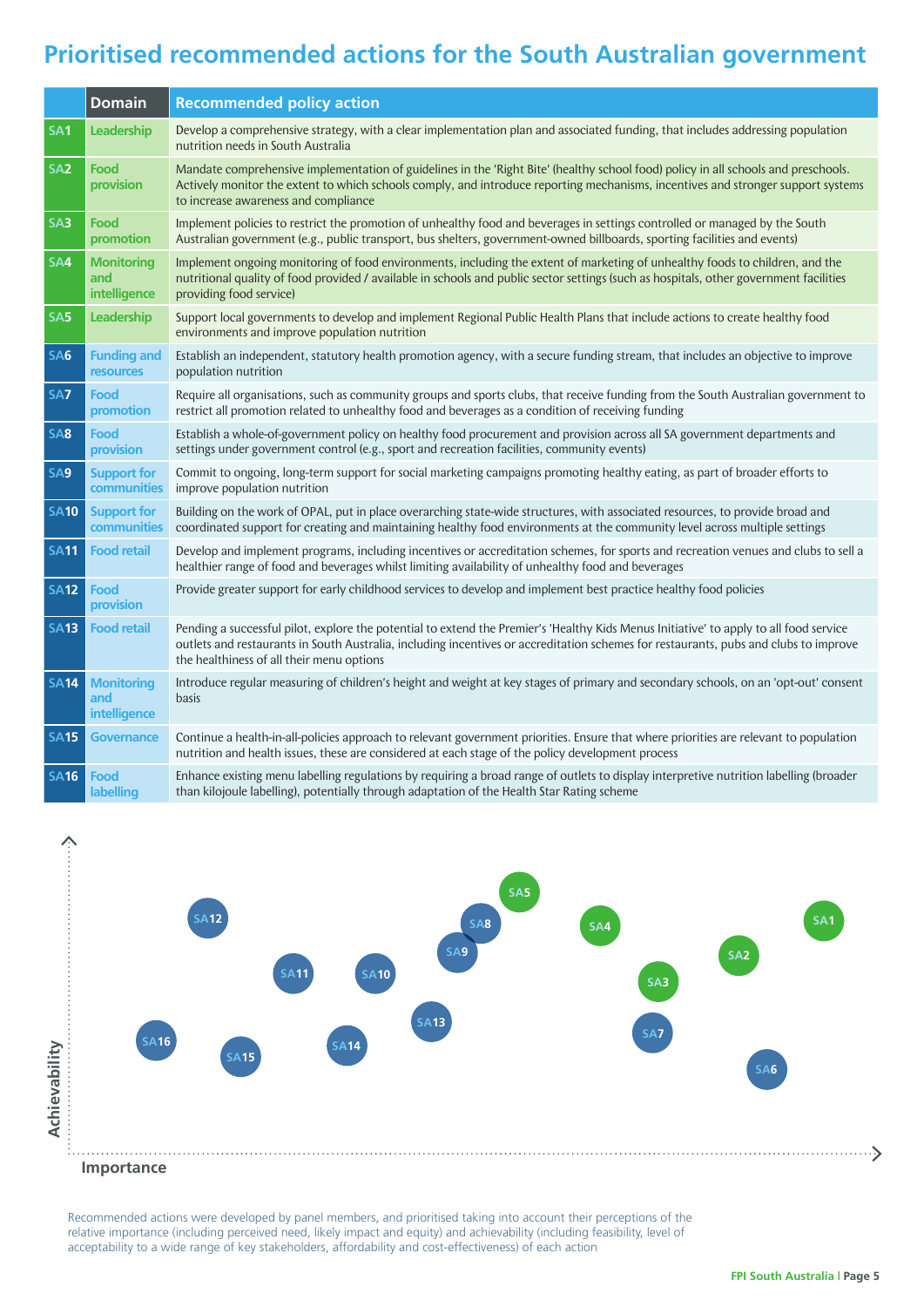### **Benchmarks of good practice** Policy actions targeting food environments

| <b>Domain</b>      | <b>Policy area</b>                                                                 | <b>International best practise</b><br>(as identified by INFORMAS)                                                                                                                                                               | <b>Leading State / Territory in Australia</b><br>(as per assessments as part of this project)                                                                                                                                                                                                                                      |
|--------------------|------------------------------------------------------------------------------------|---------------------------------------------------------------------------------------------------------------------------------------------------------------------------------------------------------------------------------|------------------------------------------------------------------------------------------------------------------------------------------------------------------------------------------------------------------------------------------------------------------------------------------------------------------------------------|
| Food<br>labelling  | <b>Menu labelling</b>                                                              | <b>South Korea</b> All fast-food outlets required<br>to display detailed nutrition information<br>(incl. energy, total sugars, protein,<br>saturated fat and sodium) on menus                                                   | <b>ACT/NSW/QLD/SA</b> Large fast food chains required to display average<br>energy content on menus and overall average daily energy intake.<br>NSW supports continued monitoring and evaluation of menu labelling                                                                                                                 |
| Food<br>promotion  | <b>Restrict</b><br>promotion<br>of unhealthy<br>food in non-<br>broadcast<br>media | <b>Quebec, Canada</b> Ban on all commercial<br>advertising directed to children (under 13<br>years) through any medium                                                                                                          | <b>ACT</b> Advertising of unhealthy food on government-run buses is<br>restricted, other options under consideration                                                                                                                                                                                                               |
|                    | <b>Restrict</b><br>promotion of<br>unhealthy food<br>in children's<br>settings     | <b>Spain</b> Legislation requires that<br>kindergartens and schools are free from all<br>advertising                                                                                                                            | <b>ACT</b> Advertising and promotion of red/amber foods or drinks is<br>restricted at ACT Health facilities and activities. ACT actively exploring<br>options that reduce promotion of unhealthy foods in children's<br>settings                                                                                                   |
| Food<br>provision  | <b>Policies in</b><br>schools promote<br>healthy food<br>choices                   | <b>UK</b> Mandatory nutritional standards for all<br>food served in schools -restrictions on high<br>fat/sugar/salt/processed foods                                                                                             | All states and territories have policies for healthy school food<br>provision. ACT has several initiatives designed to increase policy<br>compliance, including a requirement for license agreements with<br>canteen operators and active monitoring. WA requires principals to<br>develop whole-of-school food provision policies |
|                    | <b>Policies in</b><br>public settings<br>promote<br>healthy food<br><b>choices</b> | <b>New York City, USA Mandatory</b><br>nutritional standards for all food<br>purchased/sold by city agencies (hospitals,<br>prisons, aged care, health facilities)                                                              | <b>ACT</b> Mandatory restrictions on the sale/promotion/placement of<br>unhealthy foods in ACT Health facilities, policies and commitments to<br>improve healthy food choices in all government workplaces and<br>facilities                                                                                                       |
|                    | <b>Support and</b><br>training systems<br>for public sector<br>settings            | Japan Mandatory oversight and monitoring<br>by dietitian/nutritionist (incl. menu<br>development) for all government facilities<br>providing >250 meals/day                                                                     | <b>VIC</b> Healthy Eating Advisory Service (HEAS) provides a wide range of<br>resources to support settings such as childcare centres, schools, health<br>services, and sports centres to provide healthy foods and drinks                                                                                                         |
|                    | <b>Support and</b><br>training systems<br>for private<br>companies                 | <b>UK</b> Responsibility Deal included collective<br>pledges for health at work, including a<br>focus on healthier staff restaurants - over<br>160 signatories                                                                  | <b>WA</b> The Healthier Workplace WA program provides a number of free<br>services to support workplaces state-wide to make cultural,<br>environmental and policy changes that support and encourage<br>positive lifestyle behaviours amongst employees                                                                            |
| <b>Food retail</b> | <b>Planning</b><br>policies and<br>zoning laws:<br>unhealthy foods                 | <b>South Korea</b> 'Green Food Zones' around<br>schools (200 metre radius) in which sales of<br>'unhealthy' foods are prohibited                                                                                                | <b>QLD</b> Incorporates health as a key consideration as part of the Planning<br>Act, and provides detailed resources (Active Healthy Communities) for<br>local councils on ways to limit access to unhealthy fast food outlets                                                                                                    |
|                    | <b>Planning</b><br>policies and<br>zoning laws:<br>healthy foods                   | <b>USA</b> Provision of grants for states to<br>provide financial/other types of assistance<br>to attract healthier retail outlets to<br>underserved areas                                                                      | <b>QLD</b> Provides detailed information and resources (Active Healthy<br>Communities) for local government on ways to promote healthy food<br>choices through the built environment and encourage outlets that sell<br>healthy food                                                                                               |
|                    | <b>In-store</b><br>availability of<br>healthy and<br>unhealthy foods               | <b>UK</b> Agreement to increase availability of<br>fruit and vegetables at convenience stores,<br>and commitments (as part of the<br>Responsibility Deal) to decrease availability<br>of confectionery at supermarket checkouts | NT Ongoing formal commitment to support selected remote<br>community stores in encouraging in-store availability of healthy foods<br>and discouraging availability of unhealthy foods                                                                                                                                              |
|                    | <b>Food service</b><br>outlet<br>availability of<br>healthy and<br>unhealthy foods | <b>Singapore</b> Government partnership<br>('Healthier Hawker' program) with selected<br>food vendors to improve healthiness of<br>take-away food                                                                               | SA South Australian Premier's Healthy Kids Menus Initiative aims to<br>increase the provision of and access to healthy menu options for<br>children in South Australian restaurants, cafes, hotels and clubs                                                                                                                       |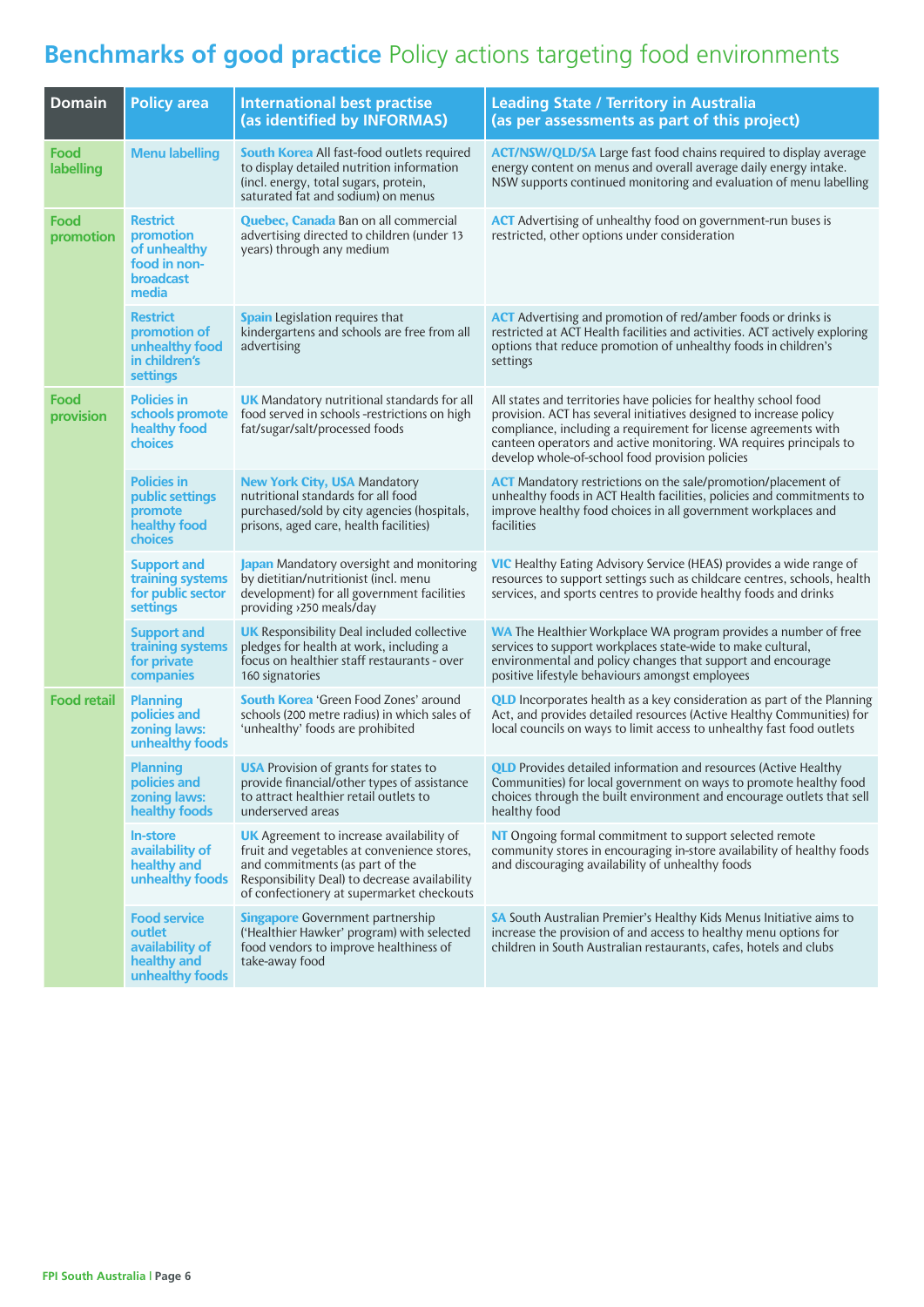## **Benchmarks of good practice** Infrastructure support actions

| <b>Domain</b>                             | <b>Policy area</b>                                                                  | <b>International best practise</b><br>(as identified by INFORMAS)                                                                                                                                                                | <b>Leading State / Territory in Australia</b><br>(as per assessments as part of this project)                                                                                                                                                                                              |
|-------------------------------------------|-------------------------------------------------------------------------------------|----------------------------------------------------------------------------------------------------------------------------------------------------------------------------------------------------------------------------------|--------------------------------------------------------------------------------------------------------------------------------------------------------------------------------------------------------------------------------------------------------------------------------------------|
| Leadership                                | Strong, visible,<br>political support<br>for population<br>nutrition                | <b>New York City, USA Mayor (Michael</b><br>Bloomberg) showed strong political<br>leadership in introducing landmark food<br>policies, including restrictions on trans-fat<br>and portion size restrictions on sugary-<br>drinks | <b>ACT</b> Healthy Weight Initiative is a whole of government initiative<br>to combat the rise of obesity and overweight in the ACT, led by the<br>Chief Minister with regular reporting of progress                                                                                       |
|                                           | <b>Comprehensive</b><br>implementation<br>plan linked to<br>state/national<br>needs | <b>European Union The European Food and</b><br>Nutrition Action Plan 2015-20 outlines clear<br>strategic goals, guiding principles,<br>objectives, priorities and tools                                                          | <b>ACT</b> The 'Towards Zero Growth: Healthy Weight Action Plan' (the<br>HWAP) outlines clear targets for obesity rates, details a range of<br>policy and program initiatives across health and non-health<br>sectors, with a taskforce and dedicated implementation groups<br>established |
|                                           | <b>Priorities for</b><br>reducing<br><b>inequalities</b><br>related to<br>nutrition | <b>New Zealand</b> Ministry of Health upholds<br>contracts with NGOs/other institutions to<br>prioritise Maori health and Maori specific<br>needs in service delivery, service<br>development and planning                       | <b>WA</b> Key strategic health promotion documents identify priority<br>groups, WA government has highlighted a strategic focus on<br>improving nutrition in vulnerable groups, several targeted<br>initiatives                                                                            |
| <b>Governance</b>                         | <b>Restricting</b><br>commercial<br>influence on<br>policy<br>development           | <b>USA</b> Mandatory and publicly accessible<br>lobby registers - including extensive<br>reporting of nature of lobbying activities                                                                                              | <b>QLD</b> Lobby register includes mandatory reporting of the type and<br>purpose of lobbying conduct, real-time disclosure of political<br>donations                                                                                                                                      |
|                                           | <b>Transparency and</b><br>access to<br>government<br><b>information</b>            | <b>Australia</b> Open access principles across<br>governments, FSANZ processes for extensive<br>stakeholder engagement in the<br>development of new standards                                                                    | All governments across Australia have open data policies,<br>frameworks for information access, and policies and procedures<br>that ensure transparency                                                                                                                                    |
|                                           | <b>Assessing the</b><br>potential health<br>impacts of all<br>policies              | <b>SA, Australia</b> Mechanisms to incorporate<br>population health considerations into<br>policy development processes across the<br>South Australian government                                                                | SA Mechanisms to incorporate population health considerations<br>into policy development processes across the South Australian<br>government                                                                                                                                               |
| <b>Monitoring</b><br>and<br>intelligence  | <b>Monitoring food</b><br>environments                                              | <b>New Zealand</b> Comprehensive database of<br>nutrient information for different foods,<br>continued monitoring of school food<br>environments nationwide                                                                      | <b>ACT</b> Extensive monitoring of unhealthy food marketing to<br>children, and nutritional quality of food in public sector settings                                                                                                                                                      |
|                                           | <b>Monitoring</b><br>population<br>nutrition intake                                 | <b>USA</b> National Health and Nutrition<br>Examination Survey (NHANES), conducted<br>annually, provides detailed national<br>information on health status, disease<br>history and nutritional intake of adults and<br>children  | WA Health and Wellbeing Surveillance System collects annual data<br>on key nutrition indicators, Nutrition Monitoring Survey series<br>collects data every three years on community perceptions and<br>attitudes around nutrition                                                          |
|                                           | <b>Monitoring</b><br>population body<br>weight                                      | <b>UK</b> National Child Measurement Program<br>for children's BMI, assessing children ages<br>4-6 and 10-11                                                                                                                     | <b>ACT/NSW/QLD/SA</b> Regular surveys of self-reported BMI from<br>adults and children                                                                                                                                                                                                     |
|                                           | <b>Evaluation of</b><br>major programs<br>and policies                              | <b>USA</b> The National Institutes for Health (NIH<br>) provides dedicated funding for research<br>that evaluates new policies/programs<br>expected to influence obesity related<br>behaviours                                   | <b>QLD</b> Health and Wellbeing Strategy outlines key evaluation<br>questions, with associated guidelines - specific evaluation<br>framework under development. All programs required to conduct<br>evaluations                                                                            |
| <b>Funding</b><br>and<br><b>resources</b> | <b>Research funding</b><br>for obesity & NCD<br>prevention                          | New Zealand Approximately 11% of the<br>Health Research Council's total budget of<br>\$70M spent on population nutrition and/or<br>prevention of obesity and NCDs                                                                | <b>NT/WA</b> Provides sustained funding for research that improves<br>foods environments, reduces obesity, NCDs and their related<br>inequalities                                                                                                                                          |
|                                           | Independent<br>health promotion<br>agency                                           | Victoria, Australia VicHealth is an<br>independent statutory health promotion<br>agency                                                                                                                                          | <b>VIC/WA</b> Independent statutory health promotion agencies,<br>include an objective to improve population nutrition                                                                                                                                                                     |
| <b>Support</b><br>for<br>communities      | <b>Mechanisms to</b><br>support<br>community-based<br><b>interventions</b>          | <b>Australia</b> Previous National Partnership<br>Agreement on Preventive Health (now<br>defunct) provided State and Territory level<br>support for initiatives aimed at obesity and<br>NCD prevention                           | <b>VIC</b> Multiple targeted strategies, policies and initiatives at state<br>and local level designed to create healthier food environments<br>(schools, childcare centres, workplaces, food outlets, sporting<br>clubs, businesses and local government)                                 |
|                                           | <b>Implementation of</b><br>social marketing<br>campaigns                           | Multiple international examples                                                                                                                                                                                                  | WA Funds several obesity and NCD prevention social marketing<br>campaigns, online and community programs, including LiveLighter<br>that has now been adopted in multiple states / territories                                                                                              |
|                                           | <b>Food and nutrition</b><br>in education<br>curricula                              | <b>UK</b> National framework for core food<br>competency skills and knowledge in<br>children ages 5-16 years                                                                                                                     | <b>ACT/WA</b> Ongoing support and provision of resources to educators<br>for the inclusion of food and nutrition in school curricula                                                                                                                                                       |